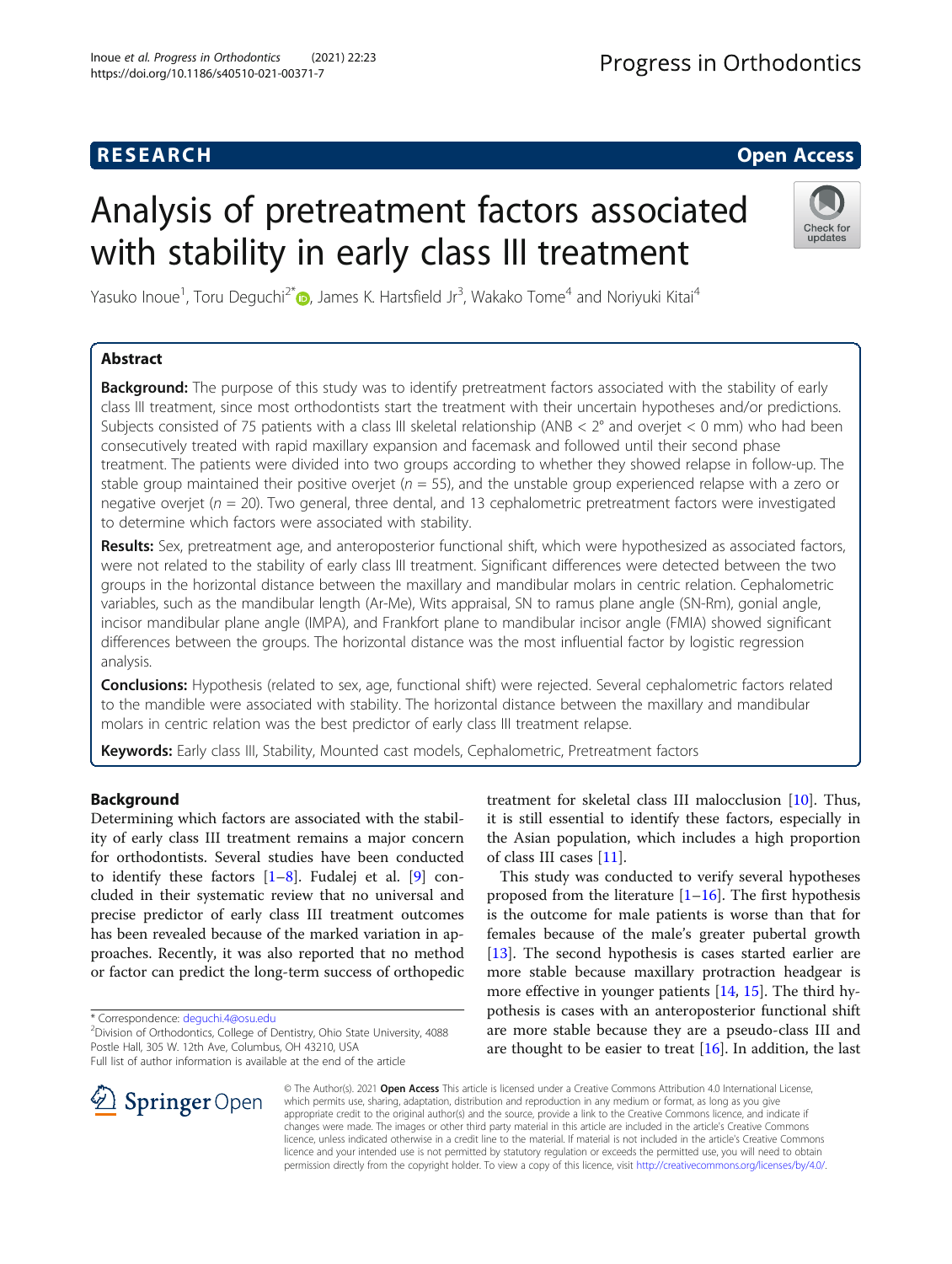hypothesis is that some factors may be related to posttreatment stability.

#### Methods

The study protocol was reviewed and approved by the ethics committee for research of the Asahi Dental University of Japan (IRB No. 28001).

Original sample of 96 consecutive patients with a class III skeletal relationship (ANB  $\langle$  2° and overjet  $\langle$  0 mm) who had received combined rapid maxillary expansion (Hyrax-type) and facemask therapy and were followed until their second phase treatment in a private practice. Seventy-five patients (38 males: age, mean  $\pm$  SD, 9.17  $\pm$ 0.29 years; and 37 females: age,  $8.31 \pm 0.24$  years) who satisfied the following inclusion criteria were selected for the final analysis: (1) no dental agenesis, (2) no open bite, (3) no lateral crossbite, (4) permanent central incisors present, and (5) no craniofacial anomaly or syndrome. No subjects were excluded on the basis of the stability of early treatment.

According to a previous study [\[17\]](#page-7-0), the difference between the mean values of the molar relationships between the stable and relapse groups was 4.1 (SD 3.72) to 5.6 (SD 2.84). Assuming a type I error of 5% and a type II error of 20%, the number of subjects required in one group is 4–11 or greater, and by converting the ratio of the numbers in the stable and unstable groups in this study from 3–8.34 to 7–9.46, we obtained a sufficiently reliable sample size. All patients were Japanese, and informed consent was obtained from all participants.

The range of the total expansion was 3–5 mm (2 turns/day). Patients were also given a facemask when the expander was placed. Elastics were attached to the anterior region of the maxilla, in a downward and forward direction (as parallel as possible to the occlusal plane), producing 200 to 250×g of force per side. The patients were instructed to wear the facemasks for at least 12 h per day. Patient cooperation was checked with a chart reporting the length of time the facemask was worn daily. The appliances were worn until a positive overjet was achieved. The mean time elapsed before a positive overjet was obtained was 11.16 ± 2.97 months.

After the first phase treatment, wrap-around retainers were provided, and all patients were followed every 4–6 months until their second phase treatment, at least 1 year after the annual peak growth velocity began to decrease (mean age  $14.89 \pm 0.84$  years, males  $15.09 \pm 0.09$ years, females  $14.69 \pm 0.14$  years). The annual peak growth velocity data were obtained using height charts with measurements performed at the patients' schools. Additionally, the cervical vertebral maturation (CVM) method was used; all patients at this timepoint were either CVMS IV or V [\[18](#page-7-0)].

At this time point, the patients were classified into two groups according to whether or not they had relapsed. Patients who maintained a positive incisor overjet before their second phase treatment were classified into the stable group ( $n = 55$ ), and patients who had relapsed to edge-to-edge or a negative incisor overjet were classified into the unstable group ( $n = 20$ ). Pretreatment data of these patients were evaluated to find the factors associated with stability as follows: (1) sex, (2) pretreatment age, (3) presence or absence of anteroposterior functional shift, (4) horizontal and vertical distances between molars on mounted models, and (5) 13 cephalometric data measurements.

At the beginning of treatment, dental data were obtained from the models mounted in centric relation (CR) using Dowson's technique (Fig. [1](#page-2-0)) [\[19](#page-7-0)]. The presence or absence of a functional shift was checked, and horizontal and vertical distances were measured with a digital ruler by YI as shown in Fig. [1.](#page-2-0) The distance between the mesial contact point of the maxillary first molar and the mesial contact point of the mandibular first molar was measured bilaterally for the horizontal distance. Three cases with mesial movement of the first molars due to early loss of the second primary molars were excluded from this analysis (resulting in 72 remaining subjects). The distance between the mesiobuccal cusps of the maxillary and mandibular second primary molars was measured for the vertical distance bilaterally. Vertical distances were measured for cases with a premature contact  $(n = 50)$ .

The initial lateral cephalograms were traced by YI who was blinded to the subjects' stability grouping (Figs. [2](#page-2-0) and [3\)](#page-3-0). Intra-examiner reliability for the cast models and cephalometric films was assessed on 30 randomly selected sets that were measured and traced twice with a 1-month interval by the same examiner using the intraclass correlation coefficient.

#### Statistical analysis

Statistical analysis was performed with SPSS Statistics ver. 24.0 (IBM Corp., Armonk, NY, USA).

Pearson's chi-square test was used to compare the nominal qualitative variables (sex, age, presence of functional shift) of the stable and unstable groups. Mann-Whitney U tests were used to assess differences in the continuous variables (horizontal and vertical distances, cephalometric variables) between the stable and unstable groups because sample sizes were unbalanced and inadequate for the t-test. The significance level was set at 5%. For effect size (ES),  $w = 0.3$  was used for the qualitative variables, and Cohen's  $d = 0.8$  was used for the continuous variables. Logistic regression analysis was used to determine which factors were most strongly associated with the results of early class III treatment. In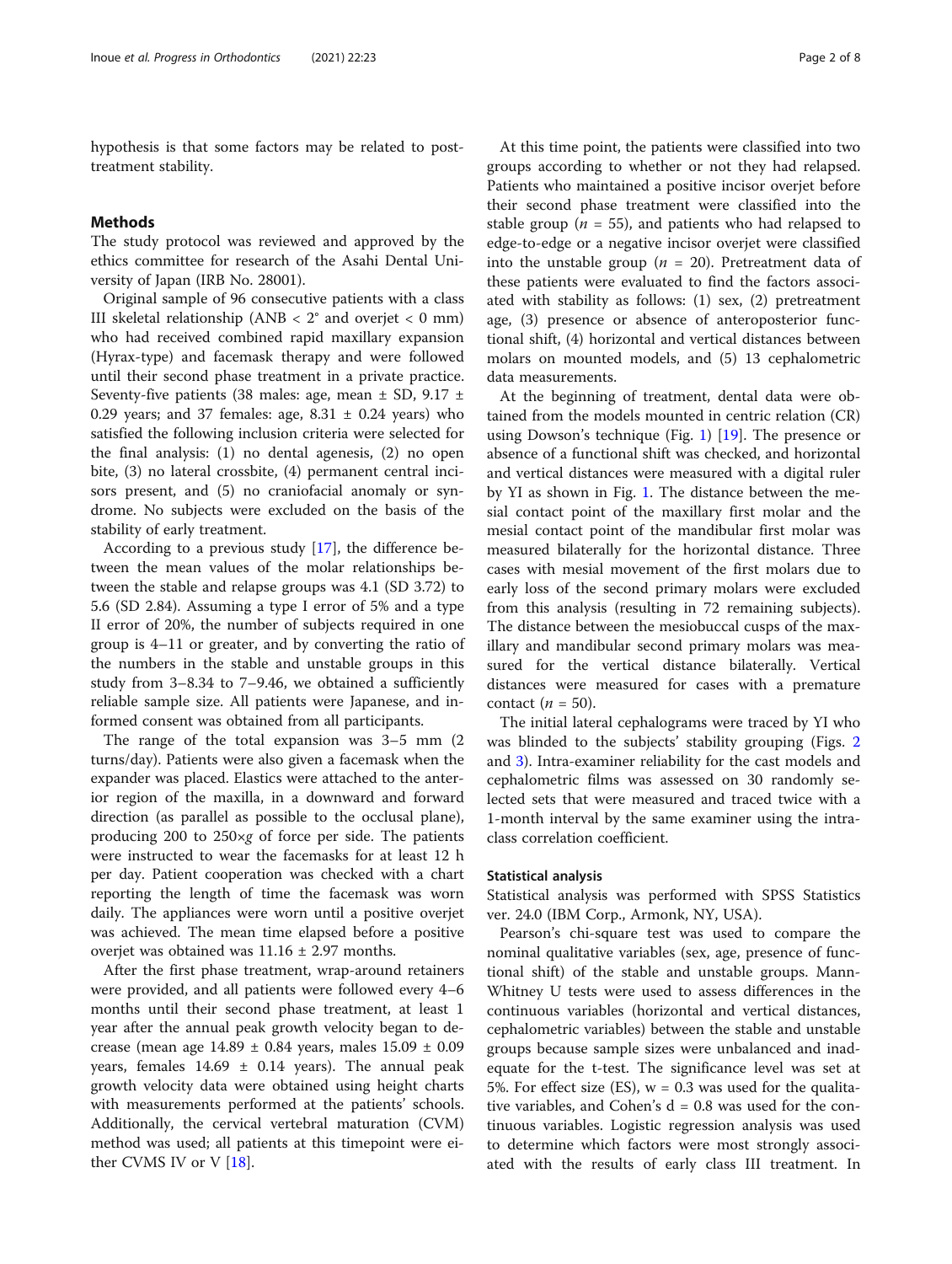<span id="page-2-0"></span>



analysis 1, the model included all factors that were evaluated as influential factors in the Mann-Whitney U test, such as the horizontal distance, mandibular length (Ar-Me), ANB, Wits, SN to ramus plane angle (SN-Rm), gonial angle, incisor mandibular plane angle (IMPA), and Frankfort plane to mandibular incisor angle (FMIA). In analysis 2, the horizontal distance was omitted from the factors of analysis 1.

#### Results

Intraclass correlation estimates and their 95% confidence intervals were at acceptable levels, all above 0.90 for cephalometric measurements.

There was no significant difference in sex between the stable and unstable groups ( $p = .394$ ) (Table [1\)](#page-3-0).

Although the mean age of the unstable group was higher than that of the stable group, there was no significant difference in the pretreatment age ( $p = .465$ ) (Table [2\)](#page-3-0).

The numbers in the stable group with functional shift were much greater than the numbers in the unstable group without a functional shift. However, there was no significant difference in the anteroposterior functional shift between the two groups ( $p = .117$ ) (Table [3\)](#page-3-0).

The findings for the horizontal and vertical distances are shown in Table [4](#page-4-0). Significant differences were detected between the two groups for horizontal distance  $(p)$ < .001). Although the mean value for vertical distance of the unstable group was greater than that of the stable group, no significant difference was observed ( $p = .326$ ).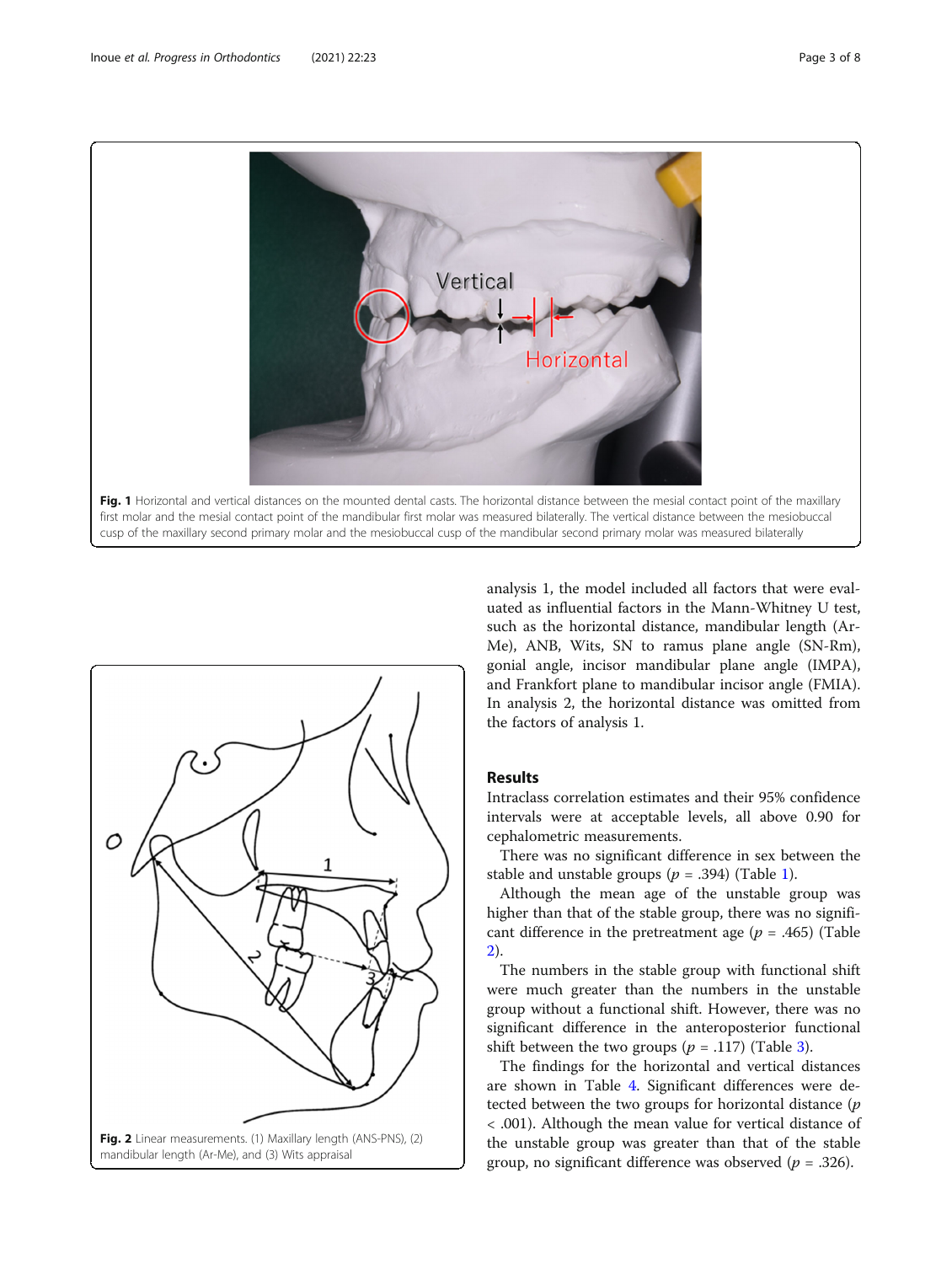The cephalometric data revealed significant differences between the two groups in Ar-Me, Wits, SN-Rm, gonial angle, IMPA, and FMIA (Table [5\)](#page-4-0). No marked difference was noted in the mandibular plane angle (SN-Md).

#### Logistic regression analysis

Horizontal distance was the factor most strongly associated with the stability of early class III treatment in analysis 1. The odds ratio showed that when the horizontal distance increased by 1 mm, the number of unstable cases increased by 2.70 (95% confidence interval [CI] 1.45–5.01). Horizontal distance correctly predicted a stable versus unstable outcome in 79.2% of cases (57 of 72) (Table [6](#page-5-0)). The percentage of stable cases relative to the horizontal distance is shown in Fig. [4.](#page-5-0) The occurrence of unstable cases started when the horizontal distance was more than 0.5 mm. As the horizontal distance increased, the percentage of stable cases gradually decreased. When the horizontal distance was more than 3.5 mm, this percentage became 0.

In analysis 2, SN-Rm, Gonial angle, and FMIA were detected as independent variables (Table [7](#page-6-0)). When SN-

Table 1 Cross tabulations of difference in sex and chi-square test

| Sex    | <b>Stable</b> | Unstable | р <sup>а</sup> |
|--------|---------------|----------|----------------|
| Male   | 30            |          | .394           |
| Female | つに            |          |                |

<sup>a</sup> Chi-square test with yates correction (Statistical power was .738; Effect size  $w = 0.3$ 

| <b>Table 2</b> Descriptive statistics for age at the beginning of |  |  |  |
|-------------------------------------------------------------------|--|--|--|
| treatment                                                         |  |  |  |

| Total |  | <b>Stable</b> |                                             |  | Unstable | U test |
|-------|--|---------------|---------------------------------------------|--|----------|--------|
|       |  |               | <b>Age</b> n XIQR n XIQR n XIQR <i>p</i>    |  |          |        |
|       |  |               | 75 8.50 2.08 55 8.42 1.92 20 9.54 2.96 .465 |  |          |        |

Mann-Whitney's U test between the two groups (Statistical power was .840; Effect size  $d = 0.8$ ) (x median, IQR interquartile range)

Rm increased by 1°, the odds ratio increased by 1.46; when the gonial angle increased by 1°, the odds ratio increased by 1.53; and when the FMIA increased by 1°, the odds ratio increased by 1.35. This model correctly predicted a stable versus unstable outcome in 78.7% of cases (59 of 75).

### Discussion

The most important finding of this study is that a significant difference in the stable and unstable groups was noted in the horizontal distance between the maxillary and mandibular molars from mounted casts. The unstable cases occurred when the horizontal distance was more than 0.5 mm, and the percentage of stable cases when this distance exceeded 3.5 mm was 0. This result means that the occasional case that present with a class III molar relation due to hypo-growth of the maxilla must become stable. Measuring the horizontal distance between the maxillary and mandibular molars in CR may be helpful for predicting the results of class III early treatment in daily clinical practice, even at the chairside.

Although the number of cases in the stable group with anteroposterior functional shift was greater than the number of cases in the unstable group without functional shift, there was no significant difference. Anteroposterior functional shift has been thought to be a positive factor in early class III treatment [\[16\]](#page-7-0). Most orthodontists believe that pseudo-class III cases are easier to treat than class III cases without anteroposterior functional shift; however, our findings call this belief into question.

In most previous studies  $[3-8]$  $[3-8]$  $[3-8]$ , cephalometric factors alone were evaluated to predict the stability of early class III treatment. Possible reasons for this may be that most orthodontists assume that skeletal factors are associated with the outcome of class III cases. Additionally, the distance between the maxillary and mandibular molars of class III cases might be difficult to evaluate in the presence of a premature contact. Using mounted casts of

Table 3 Cross tabulation of functional shift and chi-square test

|                         |               | .               |  |
|-------------------------|---------------|-----------------|--|
| <b>Functional shift</b> | <b>Stable</b> | <b>Unstable</b> |  |
| Yes                     | 40            | 10              |  |
| No                      | 15            | 10              |  |

<sup>a</sup> Chi-square test with Yates correction (Statistical power was .738; Effect size w  $= 0.3$ 

<span id="page-3-0"></span>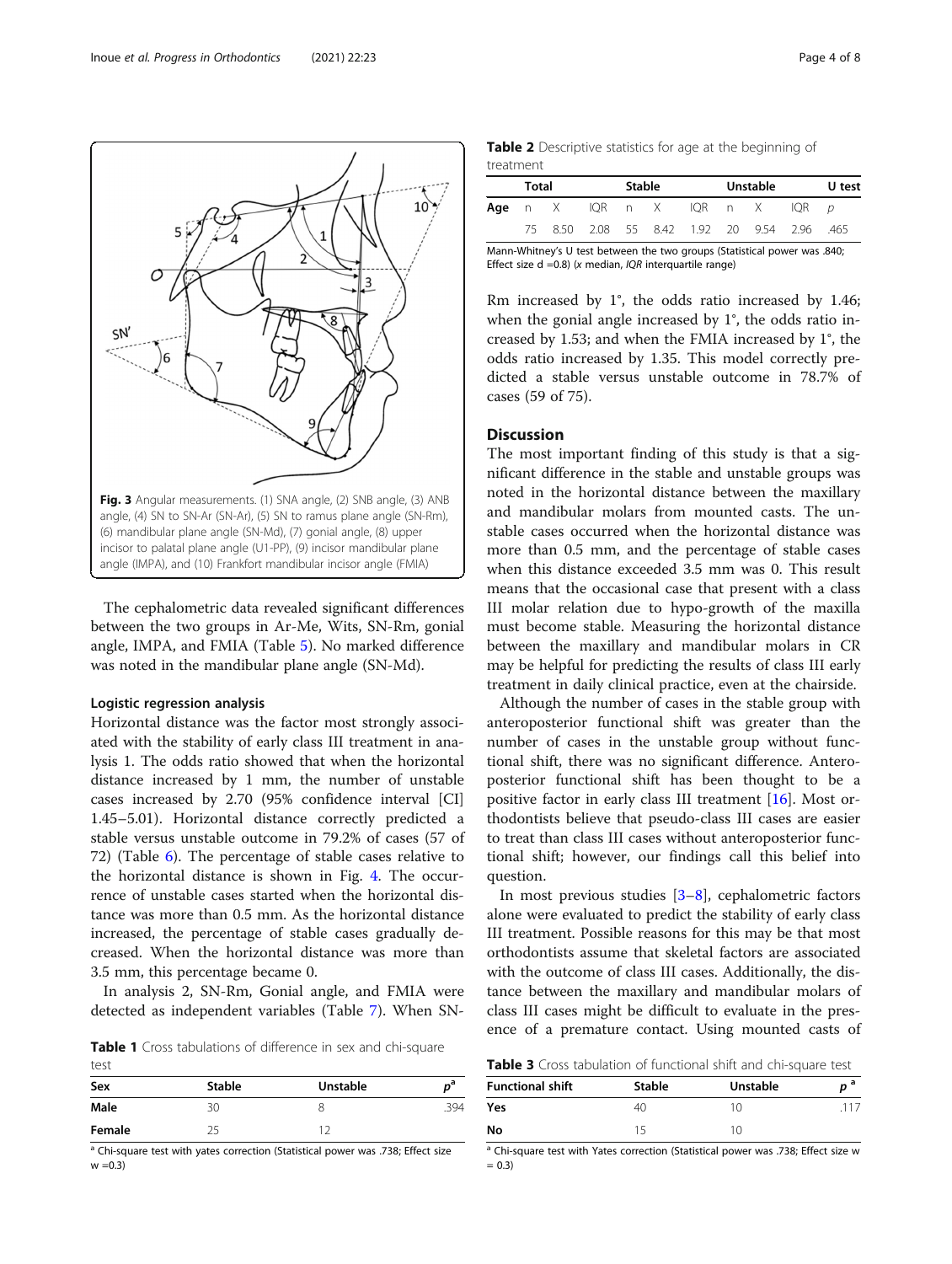<span id="page-4-0"></span>Table 4 Descriptive statistics and significance probabilities of horizontal and vertical variables

|                                                                | <b>Total</b> |                                             | Stable |  |                     | Unstable |  |  | U test |  |
|----------------------------------------------------------------|--------------|---------------------------------------------|--------|--|---------------------|----------|--|--|--------|--|
|                                                                |              | n X                                         |        |  | IQR n XIQR n XIQR p |          |  |  |        |  |
| <b>Horizontal</b> 72 1.43 1.73 53 1.00 1.35 19 2.50 2.10 .000* |              |                                             |        |  |                     |          |  |  |        |  |
| Vertical                                                       |              | 50 1.75 1.98 40 1.63 1.65 10 2.88 4.49 3.26 |        |  |                     |          |  |  |        |  |

Mann-Whitney's U test between the stable group and the unstable group (Statistical powers were .840, and .581, respectively; Effect size d =0.8) (x median, *IQR* interquartile range,  $* : p < .05$ )

class III cases enables the horizontal distance between the maxillary and mandibular molars to be measured, regardless of premature contacts. Hägg et al. [[17](#page-7-0)] used cephalometric analysis to measure changes in the molar position at three stages (start of treatment, end of treatment, 8-year follow-up) and found significant differences between them; however, they were not evaluated as an associated pretreatment factor.

Regarding general factors, most orthodontists hypothesize that girls are more likely to achieve stability than boys. This may be due in part that Wolfe et al.  $[12]$  $[12]$  $[12]$ found that the anteroposterior discrepancies between the upper and lower jaws were larger in males than in females, and Alexander et al. [[13\]](#page-7-0) reported that the growth spurt in males was much greater than that in females. However, our findings indicated that there is no significant difference between the sexes. This result is consistent with those of a previous report that found no significant differences between the sexes for early class III treatment outcomes [[6\]](#page-6-0).

Most orthodontists also hypothesize that an early pretreatment age is more likely to have a favorable outcome than treatment at an older age. Indeed, maxillary protraction headgear has been reported to be more effective

in younger patients  $[14, 15]$  $[14, 15]$  $[14, 15]$  $[14, 15]$ . However, there were no significant differences in the pretreatment age between the two groups in the present study. This result is consistent with the findings of a meta-analysis showing no significant differences in the response to early treatment for class III malocclusion between starting at 7–10 years and  $11-14$  years of age  $[20]$  $[20]$ .

Regarding cephalometric factors, mandibular length (Ar-Me) was associated with the stability outcome and was consistent with the results of previous studies [\[3](#page-6-0)–[6](#page-6-0)]. The SN-Rm was also detected as a significant factor, a finding similar to those of previous studies concerning the association of the condylar axis inclination [\[2](#page-6-0)] and SN-Rm [[3\]](#page-6-0) with the outcome. Fudalej et al. [\[9](#page-6-0)] reported that the gonial angle was identified most frequently, and this factor was also indicated to be a significant predictor in the present study. Interestingly, significant differences were observed between the two groups in the ramus plane inclination and the gonial angle, but not in the mandibular plane angle. This may be because a small SN-Rm and an obtuse Gonial angle contribute to a normal mandibular plane angle. One of the most important points for clinicians to note is that it may be easy to overlook when the mandibular plane angle is normal, although cases with a small SN-Rm and large gonial angle may be unstable.

Mandibular incisors have been reported to be significantly retroclined in class III cases, except in the youngest patients  $[21]$  $[21]$  $[21]$ ; therefore, the inclination of the mandibular incisors might be an important factor in predicting the outcome after the early mixed dentition stage. Our results indicated that there was a significant difference between the two groups in the IMPA and FMIA.

Table 5 Destrictive statistics and significance probabilities of cephalometric variables

|                     | Total $(n = 75)$ |       |         | Stable ( $n = 55$ ) |         | Unstable $(n = 20)$ | U test  |  |
|---------------------|------------------|-------|---------|---------------------|---------|---------------------|---------|--|
|                     | x                | IQR   | x       | <b>IQR</b>          | x       | <b>IQR</b>          | р       |  |
| <b>PNS-ANS</b>      | 0.96             | 0.08  | 0.95    | 0.08                | 0.97    | 0.09                | .101    |  |
| Ar-Me               | 1.04             | 0.06  | 1.03    | 0.07                | 1.05    | 0.07                | $.024*$ |  |
| <b>SNA</b>          | 79.70            | 4.90  | 79.50   | 4.90                | 80.45   | 3.63                | .260    |  |
| <b>SNB</b>          | 79.80            | 3.90  | 79.40   | 4.10                | 80.40   | 4.43                | .065    |  |
| ANB                 | 0.00             | 2.90  | 0.20    | 2.90                | $-0.90$ | 2.28                | .081    |  |
| <b>Wits</b>         | $-6.60$          | 3.40  | $-6.20$ | 3.30                | $-7.70$ | 2.75                | $.035*$ |  |
| SN-Ar               | 124.60           | 5.60  | 124.80  | 5.50                | 124.20  | 7.38                | .573    |  |
| SN-Rm               | 90.20            | 7.30  | 90.70   | 6.50                | 87.50   | 6.40                | $.049*$ |  |
| SN-Md               | 36.90            | 6.70  | 36.90   | 6.70                | 36.85   | 6.23                | .480    |  |
| <b>Gonial angle</b> | 126.00           | 9.00  | 125.10  | 8.90                | 129.50  | 6.83                | $.024*$ |  |
| U1-PP               | 102.90           | 10.60 | 102.70  | 10.80               | 105.25  | 12.10               | .253    |  |
| <b>IMPA</b>         | 89.10            | 10.50 | 89.80   | 8.00                | 83.05   | 7.93                | $.009*$ |  |
| <b>FMIA</b>         | 60.90            | 9.50  | 59.30   | 9.60                | 65.05   | 9.43                | $.025*$ |  |

Statistical powers were from 0.822 to 0.840; Effect size d =0.8 (x median, IQR interquartile range, \*: p < .05)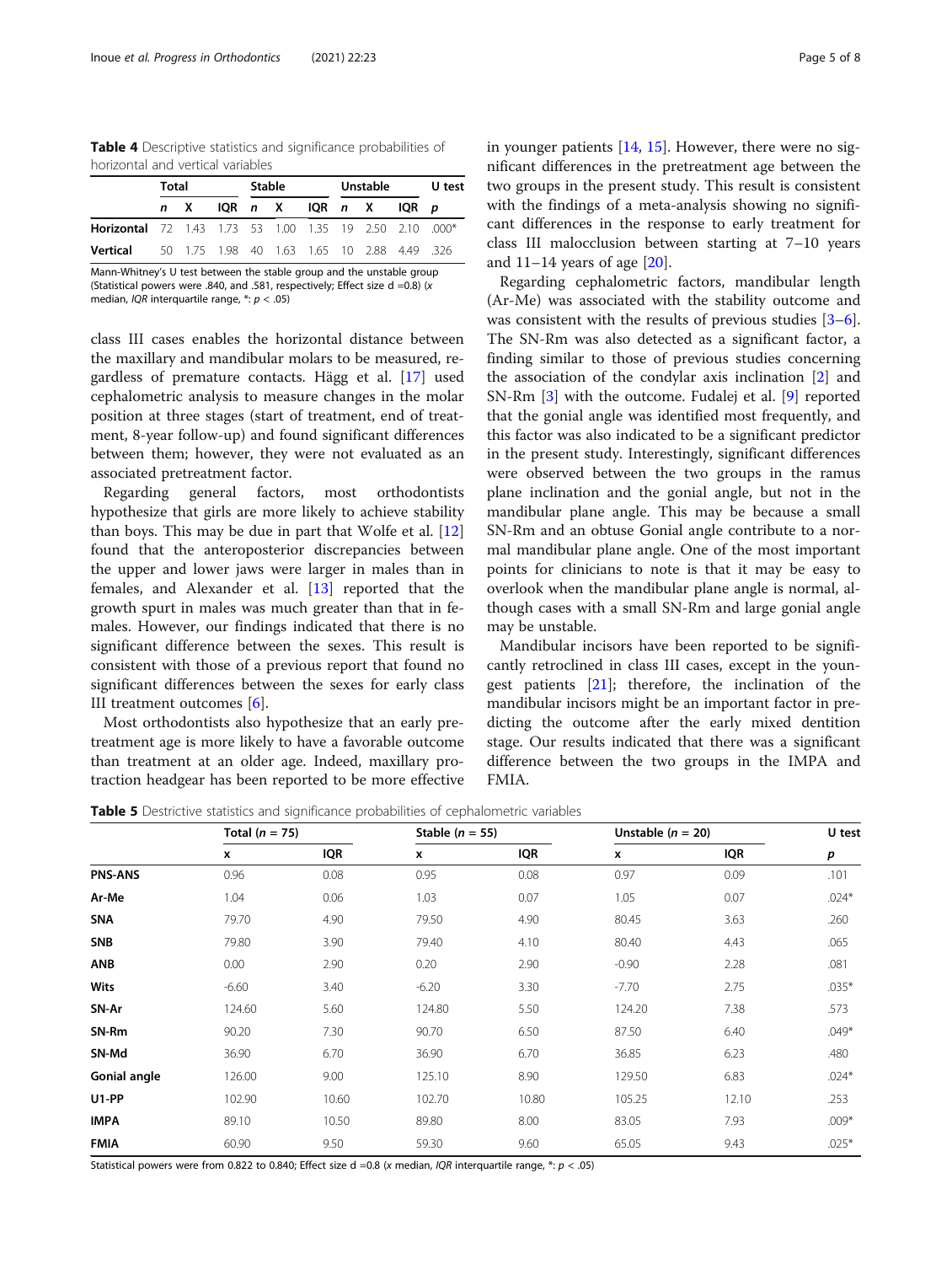<span id="page-5-0"></span>Table 6 Logistic regression models using horizontal distance for the unstable group<sup>2</sup>

| Independent variable                                                                                                                                                      | Logistic coefficient | Standard error |  | Odds ratio (95% confidence interval) |              |  |
|---------------------------------------------------------------------------------------------------------------------------------------------------------------------------|----------------------|----------------|--|--------------------------------------|--------------|--|
| Horizontal ( $n = 72$ )                                                                                                                                                   | 0.992                | 0.31           |  |                                      | (1.45, 5.01) |  |
| $\partial \mathbf{p}$ , and the contract of $\partial \mathbf{p}$ and $\partial \mathbf{p}$ and $\partial \mathbf{p}$ and $\partial \mathbf{p}$ and $\partial \mathbf{p}$ |                      |                |  |                                      |              |  |

<sup>a</sup>Dependent variable is Stable (=0) or Unstable (=1)

To summarize our findings relating to cephalometric factors, most of the data associated with stability were not related to maxillary measurements, contrary to what was reported by Ghiz et al. [\[6](#page-6-0)]. Because the mandible and maxilla have different types of ossification, cartilage, and sutural components, we suggest that the maxilla is more likely to respond to orthopedic force than the mandible. A previous study indicated that 25.0% of class III cases were related to retrusion of the maxilla, and 22.2% of the cases were related to a combination of maxillary retrusion and mandibular protrusion [\[21](#page-7-0)]. These findings therefore suggest that the remaining 52.8% of cases with mandibular protrusion might result in an unstable outcome.

#### Strength and limitations

Although the long-term outcome of class III treatment was evaluated after comprehensive orthodontic treatment in most studies  $[4, 5, 7, 8]$  $[4, 5, 7, 8]$  $[4, 5, 7, 8]$  $[4, 5, 7, 8]$  $[4, 5, 7, 8]$  $[4, 5, 7, 8]$  $[4, 5, 7, 8]$  $[4, 5, 7, 8]$ , we evaluated stability before the comprehensive treatment. Therefore, our findings were able to show the exclusive effect of early class III treatment.

However, given this feature of our study, the mean age of 15 years for evaluation might be criticized as being too young for male patients. Because the flexion point of growth in Japanese boys is 13 years [[22\]](#page-7-0), which is younger than that in Caucasian boys (15 years) [\[23](#page-7-0)], the mean ages of the participants were thought to be acceptable for evaluating stability in Japanese boys. Growth can be expected to continue at a decreasing rate, and any remaining growth might influence the prediction of stability. Another interesting factor we would like to consider is information from patient's family. We do often ask the patient and/or parents whether any family member had orthognathic surgery or protruded mandible, but this is just a questionnaire and not reliable quantitative information. The general public even describes it as protruding teeth when they see the compensated maxillary anterior teeth. Thus, if possible, if the patient's parents permit us to take their cephalometric radiograph, it would be valuable information to predict the stability and possibility of the surgery. Another limitation of our study is that, even though our sample size was statistically sufficient, adding additional subjects with a wider range of severity may provide further information. Thus,

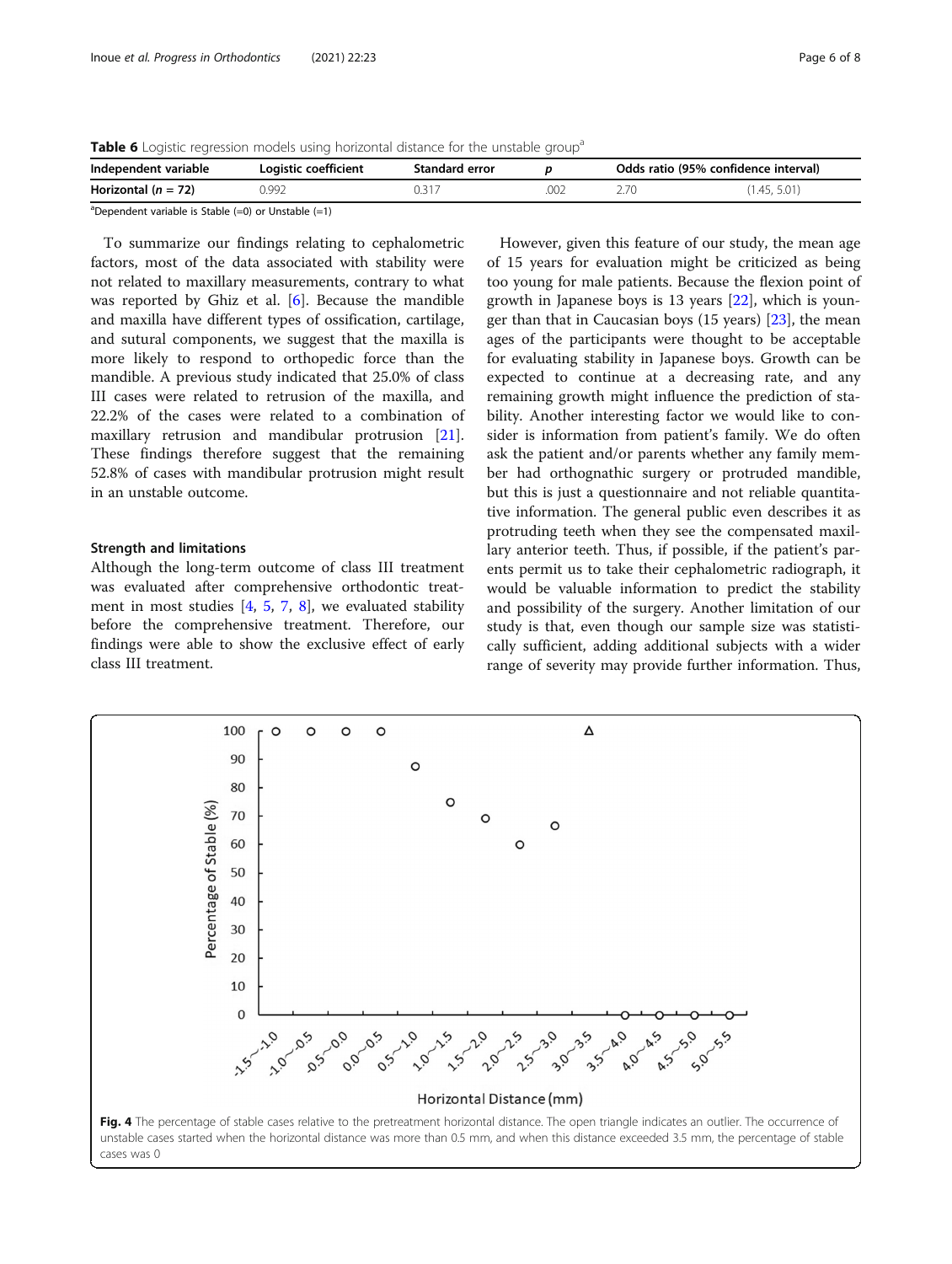| Independent variable | Logistic coefficient | <b>Standard error</b> |      | Odds ratio (95% Confidence interval) |              |  |
|----------------------|----------------------|-----------------------|------|--------------------------------------|--------------|--|
| SN-Rm                | $-0.375$             | 0.186                 | .044 | .46                                  | (1.01, 2.10) |  |
| Gonial angle         | $-0.425$             | 0.178                 | .017 | .53                                  | (1.08, 2.17) |  |
| <b>FMIA</b>          | $-0.302$             | 0.152                 | .048 | .35                                  | (1.00, 1.82) |  |

<span id="page-6-0"></span>Table 7 Logistic regression models using cephalometric variables for the unstable group<sup>a</sup>

 $a$  Dependent variable is Stable (=0) or Unstable (=1)

future studies should observe the participants until growth is completed, after the completion of phase 2 therapy, and/or during retention with increased sample size to show the longitudinal results.

#### **Conclusions**

- 1. Sex, pretreatment age, and anteroposterior functional shift were not related to early class III treatment stability.
- 2. The most influential factor in stability was the horizontal distance between the maxillary and mandibular molars in CR. If this distance exceeds 3.5 mm, the percentage of stable cases is 0.
- 3. Other suggested factors that might influence stability were the mandibular length (Ar-Me), Wits, SN-Rm, gonial angle, IMPA, and FMIA. Even if the mandibular plane is normal, it may be unstable in cases where the SN-Rm is small and the Gonial angle is large. Factors from the maxilla only were not related to stability.

#### Abbreviations

CR: Centric relation; SN-Rm: SN to ramus plane angle; SN-Ar: SN to SN-Ar angle; U1-PP: Upper incisor to palatal plane angle; IMPA: Incisor mandibular plane angle; FMIA: Frankfort mandibular incisor angle

#### Acknowledgements

The authors sincerely thank Professor Tetsuji Minoura for his valuable advice on the statistical findings. We also thank Helen Jeays, BDSc AE, from Edanz Group (<https://en-author-services.edanz.com/ac>) for editing a draft of this manuscript.

#### Authors' contributions

Y.I.: Conceptualization, resources, visualization, formal analysis, and writingoriginal draft. T.D: Conceptualization, supervision, and writing-review and editing. J.K.H.: Methodology, data curation, and writing-review and editing. W.T.: Methodology, validation, and writing-review and editing. N.K.: Writingreview and editing. The authors read and approved the final manuscript.

#### Funding

This research received no external funding.

#### Availability of data and materials

The datasets used and/or analyzed during the current study are available from the corresponding author on reasonable request.

#### **Declarations**

#### Ethics approval and consent of participate

The protocol of this study was approved by institutional review board of Asahi Dental University of Japan (No. 28001). All of the patients consented and agreed to participate in the study.

#### Consent for publication

Not applicable

#### Competing interests

The authors declare that they have no competing interests.

#### Author details

<sup>1</sup> Inoue Orthodontic Clinic, Osaka, Japan. <sup>2</sup> Division of Orthodontics, College of Dentistry, Ohio State University, 4088 Postle Hall, 305 W. 12th Ave, Columbus, OH 43210, USA. <sup>3</sup> Division of Orthodontics, Department of Oral Health Science, College of Dentistry, University of Kentucky, Lexington, KY, USA. 4 Department of Orthodontics, School of Dentistry, Asahi University, Gifu, Japan.

#### Received: 30 April 2021 Accepted: 30 June 2021 Published online: 19 July 2021

#### References

- Battagel JM. Discriminant analysis: a model for the prediction of relapse in class III children treated orthodontically by a non-extraction technique. Eur J Orthod. 1993;15(3):199–209. [https://doi.org/10.1093/ejo/15.3.199.](https://doi.org/10.1093/ejo/15.3.199)
- 2. Franchi L, Baccetti T, Tollaro I. Predictive variables for the outcome of early functional treatment of class III malocclusion. Am J Orthod Dentofac Orthop. 1997;112(1):80–6. [https://doi.org/10.1016/S0889-5406\(97\)70277-4.](https://doi.org/10.1016/S0889-5406(97)70277-4)
- 3. Tahmina K, Tanaka E, Tanne K. Craniofacial morphology in orthodontically treated patients of class III malocclusion with stable and unstable treatment outcomes. Am J Orthod Dentofac Orthop. 2000;117(6):681–90. [https://doi.](https://doi.org/10.1016/S0889-5406(00)70177-6) [org/10.1016/S0889-5406\(00\)70177-6.](https://doi.org/10.1016/S0889-5406(00)70177-6)
- 4. Schuster G, Lux CJ, Stellzig-Eisenhauer A. Children with class III malocclusion: development of multivariate statistical models to predict future need for orthognathic surgery. Angle Orthod. 2003;73(2):136–45. [https://doi.org/10.1043/0003-3219\(2003\)73<136:CWCIMD>2.0.CO;2](https://doi.org/10.1043/0003-3219(2003)73<136:CWCIMD>2.0.CO;2).
- 5. Baccetti T, Franchi L, McNamara JA Jr. Cephalometric variables predicting the long-term success or failure of combined rapid maxillary expansion and facial mask therapy. Am J Orthod Dentofac Orthop. 2004;126(1):16–22. [https://doi.org/10.1016/j.ajodo.2003.06.010.](https://doi.org/10.1016/j.ajodo.2003.06.010)
- 6. Ghiz MA, Ngan P, Gunel E. Cephalometric variables to predict future success of early orthopedic class III treatment. Am J Orthod Dentofac Orthop. 2005; 127(3):301–6. <https://doi.org/10.1016/j.ajodo.2004.02.014>.
- 7. Moon YM, Ahn SJ, Chang YI. Cephalometric predictors of long-term stability in the early treatment of class III malocclusion. Angle Orthod. 2005;75(5): 747–53. [https://doi.org/10.1043/0003-3219\(2005\)75\[747:CPOLSI\]2.0.CO;2](https://doi.org/10.1043/0003-3219(2005)75[747:CPOLSI]2.0.CO;2).
- Yoshida I, Yamaguchi N, Mizoguchi I. Prediction of post-treatment outcome after combined treatment with maxillary protraction and chincap appliances. Eur J Orthod. 2006;28(1):89–96. [https://doi.org/10.1093/ejo/](https://doi.org/10.1093/ejo/cji066) [cji066](https://doi.org/10.1093/ejo/cji066).
- 9. Fudalej P, Dragan M, Wedrychowska-Szulc B. Prediction of the outcome of orthodontic treatment of class III malocclusions--a systematic review. Eur J Orthod. 2011;33(2):190–7. <https://doi.org/10.1093/ejo/cjq052>.
- 10. Choi YJ, Chang JE, Chung CJ, Tahk JH, Kim KH. Prediction of long-term success of orthopedic treatment in skeletal class III malocclusions. Am J Orthod Dentofac Orthop. 2017;152(2):193–203. [https://doi.org/10.1016/j.a](https://doi.org/10.1016/j.ajodo.2016.12.018) [jodo.2016.12.018.](https://doi.org/10.1016/j.ajodo.2016.12.018)
- 11. Endo T. An epidemiological study of reversed occlusion. I. Incidence of reversed occlusion in children 6 to 14 years old. J Jpn Orthod Soc. 1971;30: 73–7.
- 12. Wolfe SM, Araujo E, Behrents RG, Buschang PH. Craniofacial growth of class III subjects six to sixteen years of age. Angle Orthod. 2011;81(2):211–6. <https://doi.org/10.2319/051010-252.1>.